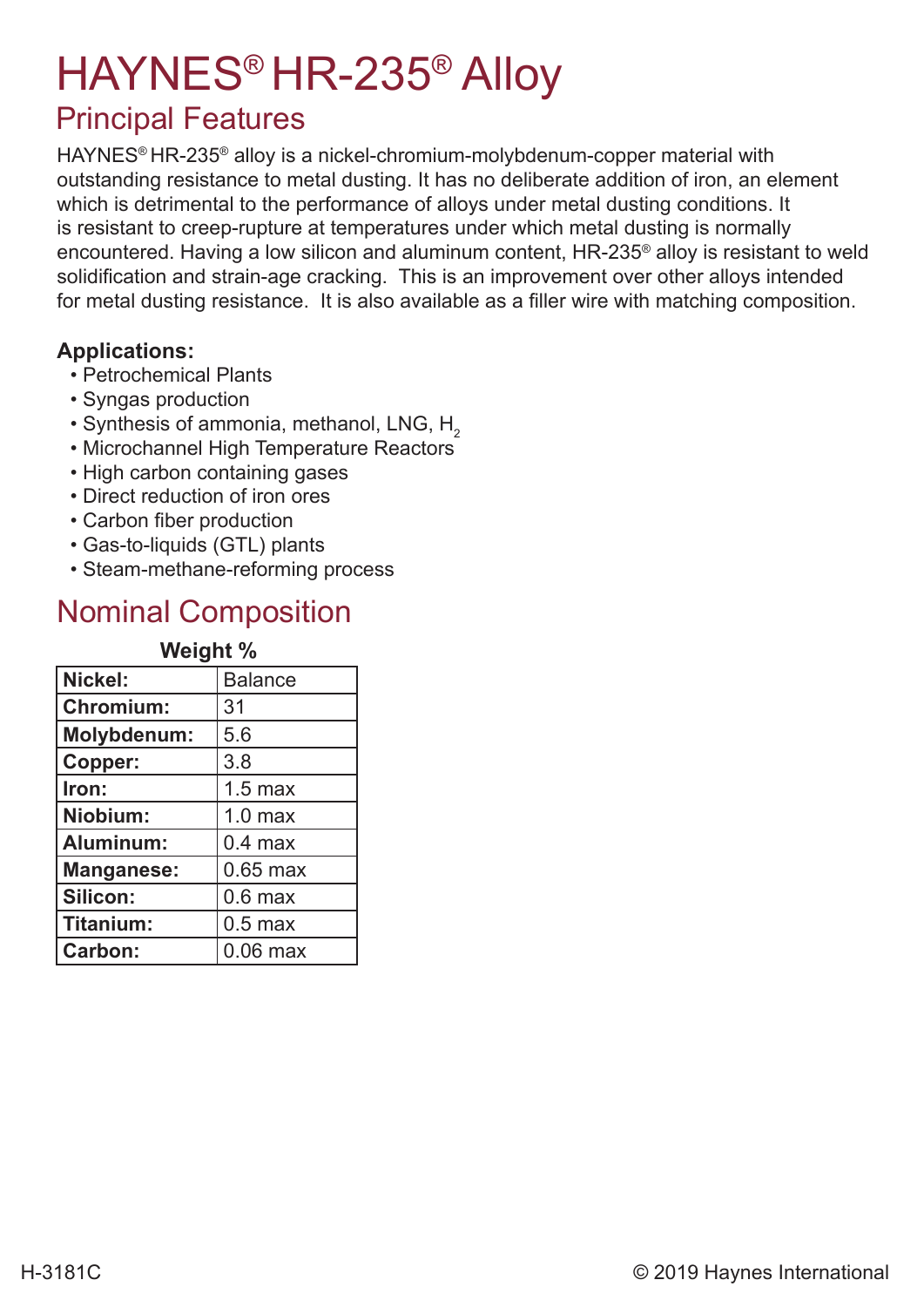### Meltal Dusting

HAYNES® HR-235® alloy has been tested alongside competitive materials in a controlled atmosphere, thermal cycling rig. The reaction gas was H $_{\rm 2}$  + 68% CO + 6% H $_{\rm 2}$ O, the carbon activity of which was 2.9 at the reaction temperature. The cycling operation, which was controlled automatically, comprised 45 minutes at the reaction temperature of 1256°F (680°C), followed by a cooling period of 15 minutes, during which the samples rapidly reached a temperature of about 194°F (90°C). The samples were tested for 1,200 (one hour) cycles, with the following results. The formation of filamentary carbon deposits with metallic nanoparticles (coking) is an indicator of the onset of surface damage (pitting).

| <b>Alloy</b>     | <b>Approximate Number of</b><br><b>Cycles to Coking</b> | <b>Form of Coke</b>                          |
|------------------|---------------------------------------------------------|----------------------------------------------|
| 601              | 48                                                      | Grain boundary deposits, pits                |
| <b>602CA</b>     | 48                                                      | Adherent coke, no metal visible              |
| 617              | 48                                                      | Numerous small pits, grain boundary deposits |
| 693              | 24                                                      | Numerous small pits                          |
| 696              | 100                                                     | Attack on grain boundaries                   |
| $HR-235^{\circ}$ | 400                                                     | <b>Grain boundary deposits, minor pits</b>   |



#### Time to Onset of Coking, h

Haynes International - HAYNES® HR-235® alloy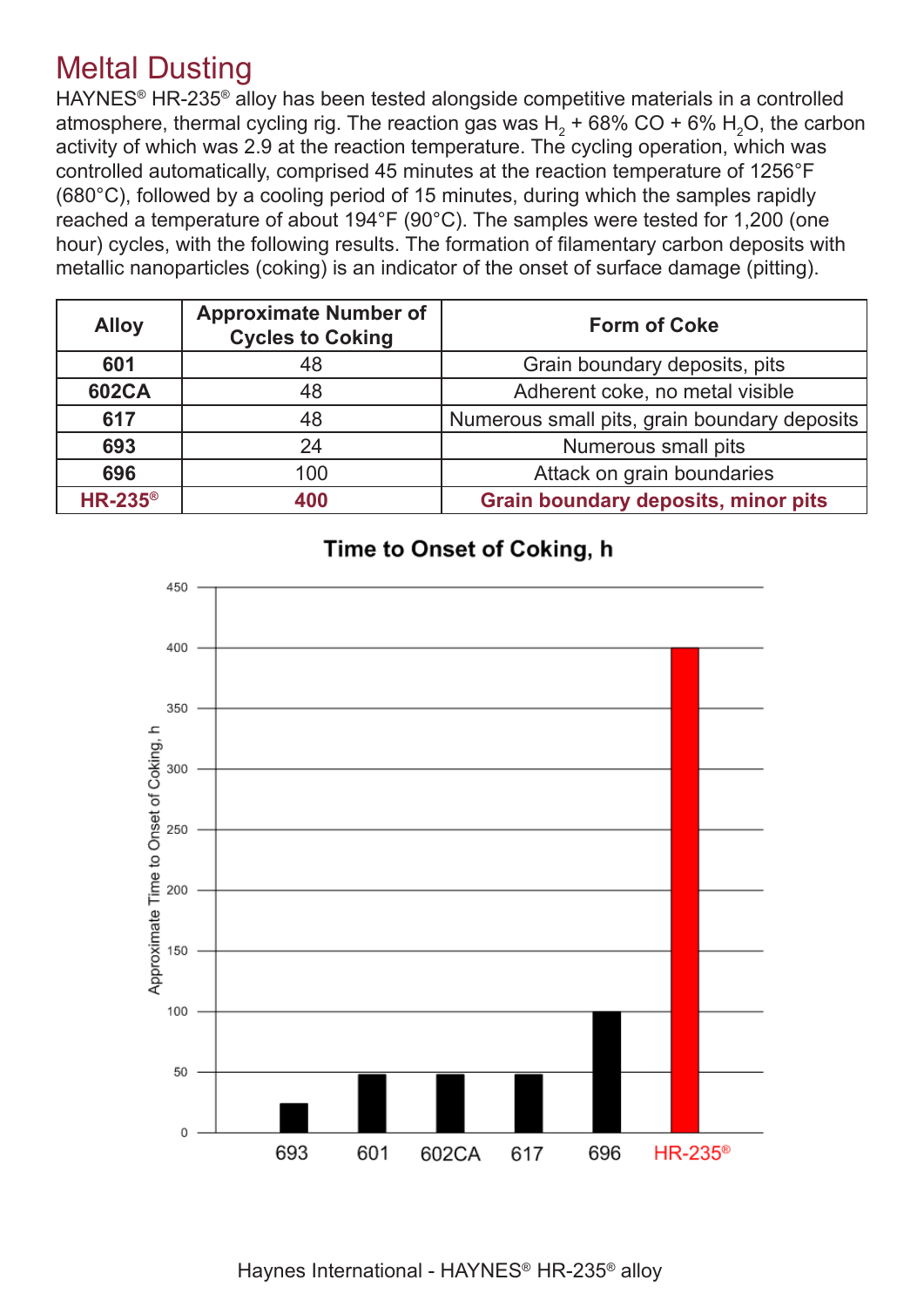#### Carburization Resistance

**In addition to its high resistance to metal dusting, HAYNES® HR-235® alloy also withstands carburization, a degradation process which occurs at lower carbon activities and which negatively affects many metallic materials, as shown in the**  following chart. The test involved a gas mixture of Ar – 5% H<sub>2</sub> – 2% C<sub>3</sub>H<sub>6</sub> at 1800°F **(982°C), with a carbon activity of 1; the test duration was 215 h.**



Internal Carburization in Ar– 5% H<sub>2</sub> – 2% C<sub>3</sub>H<sub>6</sub> at 1800°F (982°C)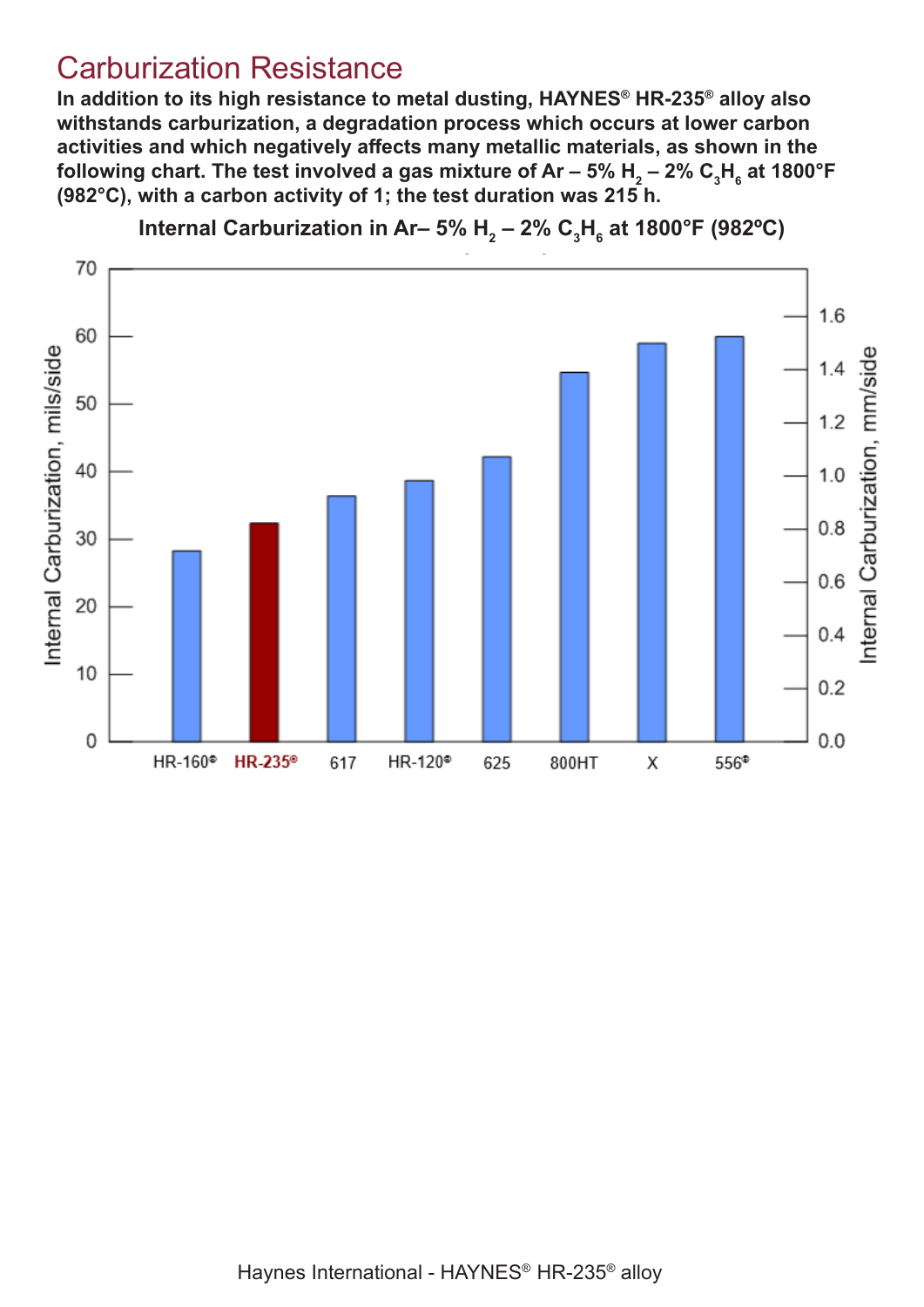### Oxidation Resistance

HAYNES® HR-235® alloy also exhibits good oxidation resistance, as indicated in the following chart. The test was performed in flowing air (55.5  $cm<sup>3</sup>/s$ ) for 1,008 h, with an air cool to room temperature every 168 h.



Oxidation Resistance at 1600°F (871°C)

Haynes International - HAYNES® HR-235® alloy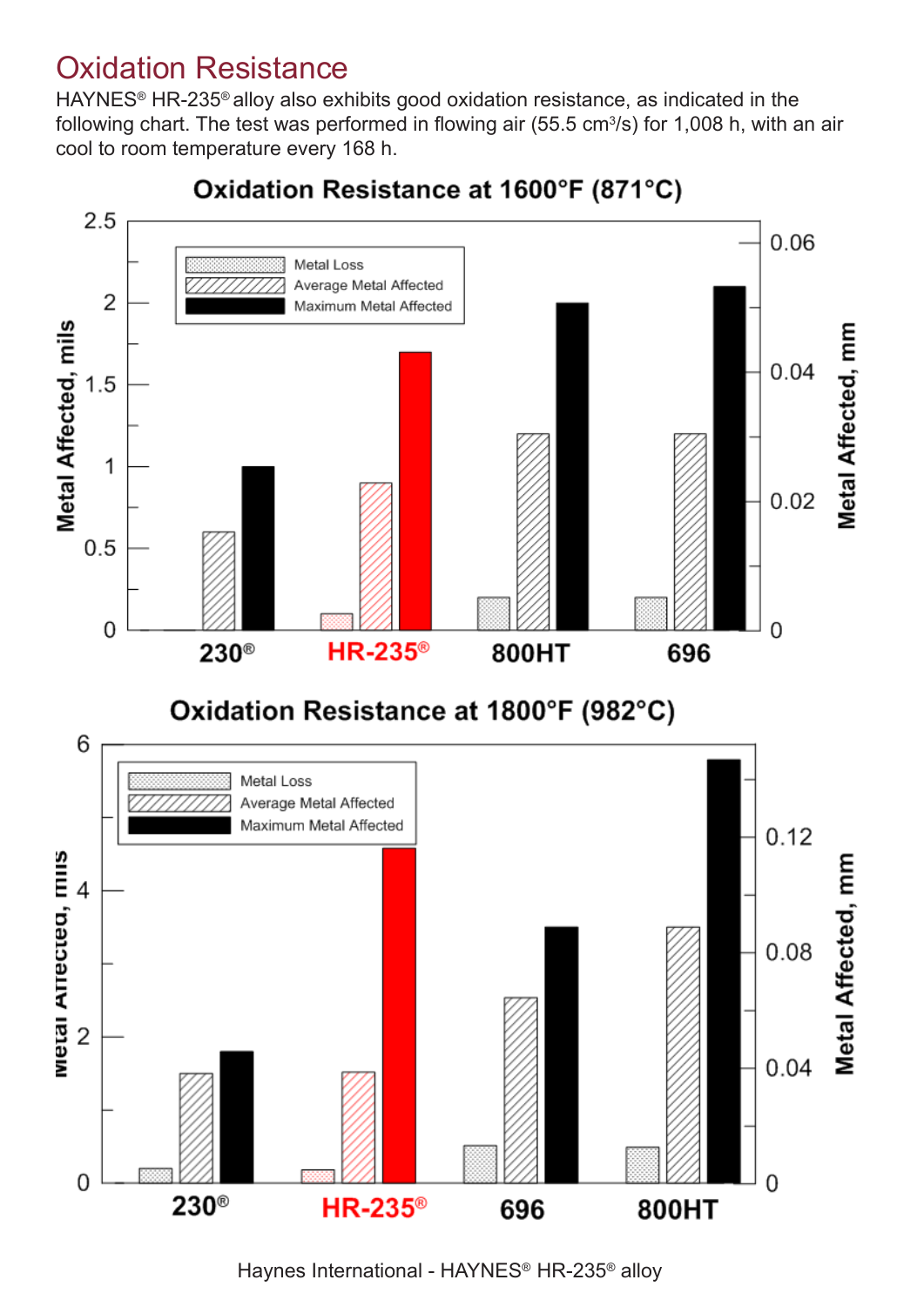### Oxidation Resistance Continued

#### **Measurement of High Temperature Corrosion Attack**

To assess the extent of attack (internal and external) of materials caused by oxidation, the following measurements are taken, using metallographic techniques, where A is the original thickness of the sample.



- 1. Metal Loss =  $(A-B)/2$
- 2. Average Internal Penetration = C
- 3. Maximum Internal Penetration = D
- 4. Average Metal Affected =  $[(A-B)/2] + C$
- 5. Maximum Metal Affected =  $[(A-B)/2] + D$

### Weld Solidification Cracking Resistance

HAYNES® HR-235® alloy is resistant to weld solidification cracking, as measured by the VARESTRAINT weldability test. Materials with significant silicon contents, such as HR-160® alloy, are prone to this form of cracking, as a result of their wider melting ranges. Having a low silicon and aluminum content, HR-235® alloy is resistant to weld solidification and strain-age cracking. This is an improvement over other alloys intended for metal dusting resistance. It is also available as a filler wire with matching composition. For more information, visit our Welding and Fabrication Brochure.



#### **Subscale Longitudinal VARESTRAINT Results**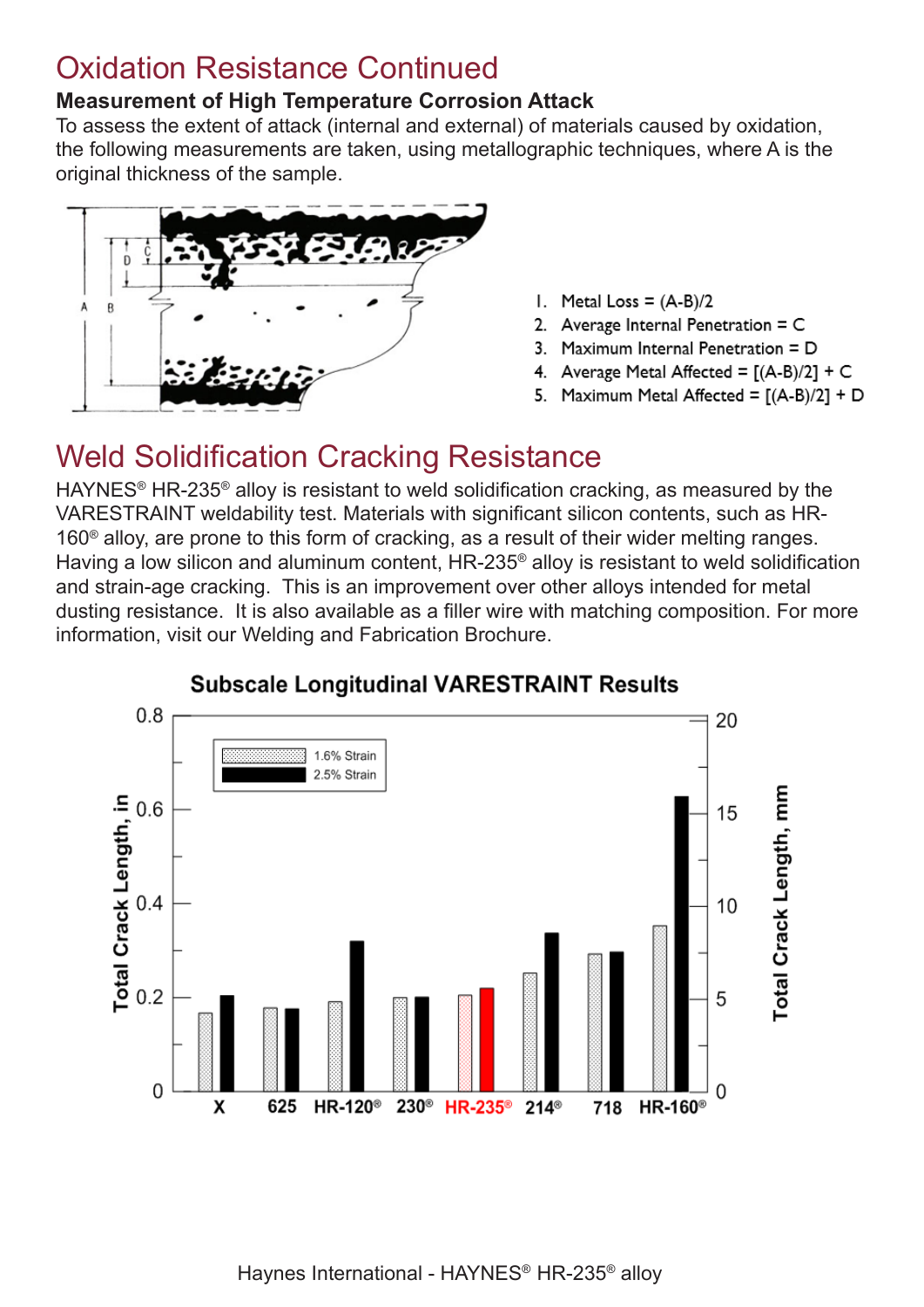## Physical Properties

| <b>Physical Property</b>                |                | <b>British Units</b>             |                 | <b>Metric Units</b>      |
|-----------------------------------------|----------------|----------------------------------|-----------------|--------------------------|
| <b>Density</b>                          | <b>RT</b>      | $0.295$ lb/in <sup>3</sup>       | <b>RT</b>       | $8.16$ g/cm <sup>3</sup> |
| <b>Melting Range</b>                    | 2401-2437°F    |                                  | 1316-1356°C     |                          |
|                                         | <b>RT</b>      | 48.4 µohm-in                     | <b>RT</b>       | $1.23$ µohm-m            |
|                                         | $200^{\circ}F$ | 48.8 µohm-in                     | 100°C           | $1.24$ µohm-m            |
|                                         | 400°F          | 49.2 µohm-in                     | 200°C           | $1.25$ µohm-m            |
|                                         | 600°F          | 49.6 µohm-in                     | 300°C           | $1.26$ µohm-m            |
|                                         | 800°F          | 50.4 µohm-in                     | 400°C           | $1.27$ µohm-m            |
| <b>Electrical</b><br><b>Resistivity</b> | 1000°F         | 50.8 µohm-in                     | 500°C           | $1.29$ µohm-m            |
|                                         | 1200°F         | 50.4 µohm-in                     | 600°C           | $1.29$ µohm-m            |
|                                         | 1400°F         | 50.4 µohm-in                     | 700°C           | $1.28$ µohm-m            |
|                                         | 1600°F         | 50.4 µohm-in                     | 800°C           | $1.28$ µohm-m            |
|                                         | 1800°F         | 50.4 µohm-in                     | 900°C           | $1.28$ µohm-m            |
|                                         | 2000°F         | 51.2 µohm-in                     | 1000°C          | 1.28 µohm-m              |
|                                         | <b>RT</b>      | 70 BTU.in/h.ft <sup>2</sup> .°F  | <b>RT</b>       | 10.0 W/m.°C              |
|                                         | 200°F          | 77 BTU.in/h.ft <sup>2</sup> .°F  | 100°C           | 11.0 W/m.°C              |
|                                         | 400°F          | 89 BTU.in/h.ft <sup>2</sup> .°F  | 200°C           | 12.5 W/m.°C              |
| <b>Thermal</b><br><b>Conductivity</b>   | 600°F          | 101 BTU.in/h.ft <sup>2</sup> .°F | 300°C           | 14.2 W/m.°C              |
|                                         | 800°F          | 114 BTU.in/h.ft <sup>2</sup> .°F | 400°C           | 15.8 W/m.°C              |
|                                         | 1000°F         | 125 BTU.in/h.ft <sup>2</sup> .°F | $500^{\circ}$ C | 17.3 W/m.°C              |
|                                         | 1200°F         | 137 BTU.in/h.ft <sup>2</sup> .°F | 600°C           | 18.9 W/m.°C              |
|                                         | 1400°F         | 150 BTU.in/h.ft <sup>2</sup> .°F | 700°C           | 20.6 W/m.°C              |
|                                         | 1600°F         | 153 BTU.in/h.ft <sup>2</sup> .°F | 800°C           | 21.6 W/m.°C              |
|                                         | 1800°F         | 164 BTU.in/h.ft <sup>2</sup> .°F | 900°C           | 22.3 W/m.°C              |
|                                         | 2000°F         | 174BTU.in/h.ft <sup>2</sup> .°F  | 1000°C          | 23.5 W/m.°C              |
|                                         | 70-200°F       | 6.8 µin/in.°F                    | 25-100°C        | 12.3 µm/m.°C             |
|                                         | 70-400°F       | 7.1 µin/in.°F                    | 25-200°C        | 12.8 µm/m.°C             |
|                                         | 70-600°F       | 7.4 µin/in.°F                    | 25-300°C        | 13.2 µm/m.°C             |
|                                         | 70-800°F       | $7.5 \mu$ in/in. $\degree$ F     | 25-400°C        | 13.5 µm/m.°C             |
| <b>Mean Coefficient</b>                 | 70-1000°F      | $7.7 \mu$ in/in. $\degree$ F     | 25-500°C        | 13.8 µm/m.°C             |
| of Thermal<br><b>Expansion</b>          | 70-1200°F      | 8.1 µin/in.°F                    | 25-600°C        | 14.2 µm/m.°C             |
|                                         | 70-1400°F      | 8.4 µin/in.°F                    | 25-700°C        | 14.7 µm/m.°C             |
|                                         | 70-1600°F      | 8.7 µin/in.°F                    | 25-800°C        | 15.2 µm/m.°C             |
|                                         | 70-1800°F      | 9.0 µin/in.°F                    | 25-900°C        | 15.7 µm/m.°C             |
|                                         | 70-2000°F      | 9.3 µin/in.°F                    | 25-1000°C       | 16.2 µm/m.°C             |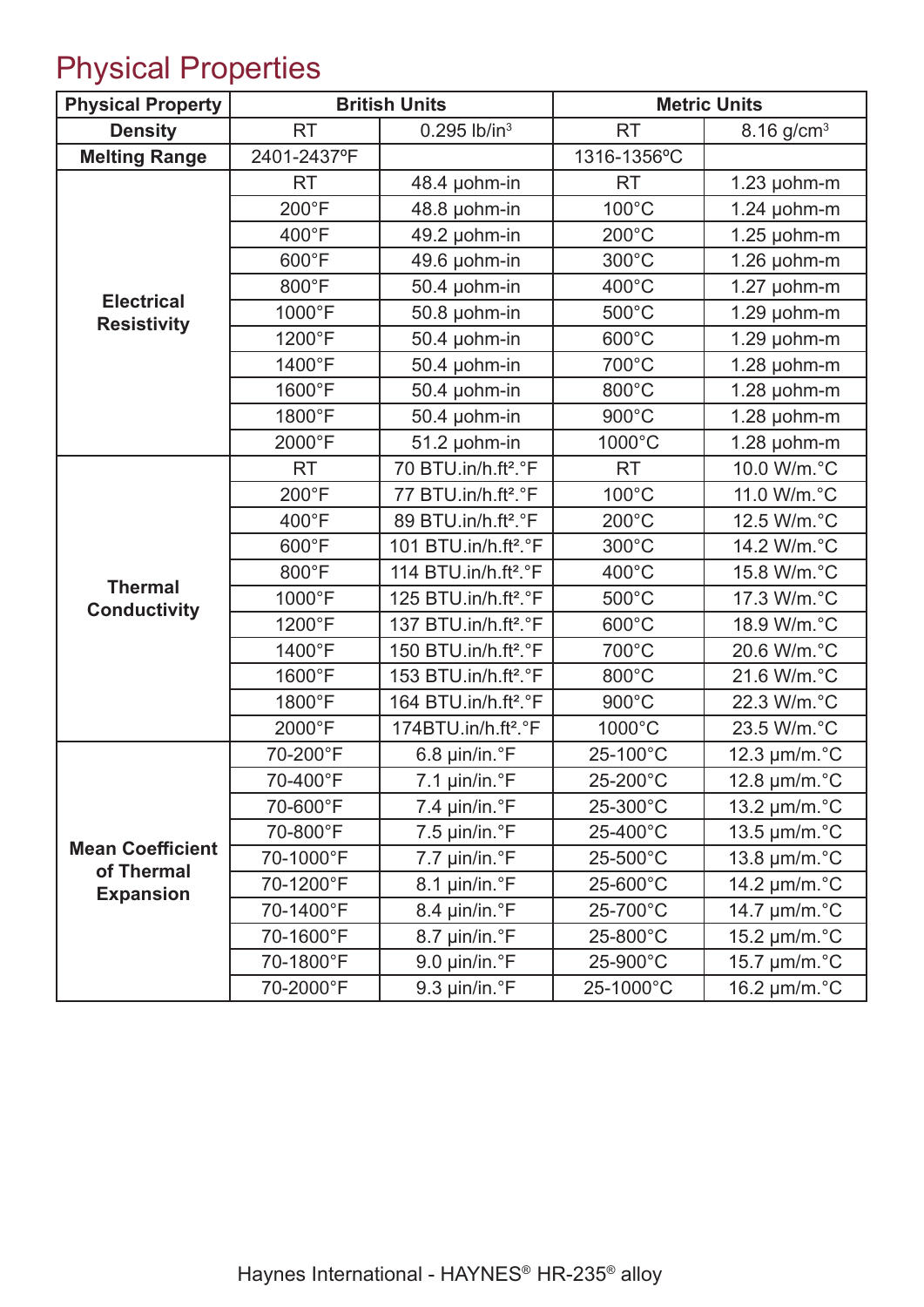## Physical Properties Continued

| <b>Physical Property</b>             |                 | <b>British Units</b>       |                 | <b>Metric Units</b>         |
|--------------------------------------|-----------------|----------------------------|-----------------|-----------------------------|
|                                      | <b>RT</b>       | $0.108$ ft <sup>2</sup> /h | <b>RT</b>       | $0.0279$ cm <sup>2</sup> /s |
|                                      | 200°F           | $0.116$ ft <sup>2</sup> /h | 100°C           | $0.0299$ cm <sup>2</sup> /s |
|                                      | 400°F           | $0.127$ ft <sup>2</sup> /h | 200°C           | $0.0328$ cm <sup>2</sup> /s |
|                                      | 600°F           | $0.139$ ft <sup>2</sup> /h | 300°C           | $0.0356$ cm <sup>2</sup> /s |
|                                      | 800°F           | $0.151$ ft <sup>2</sup> /h | 400°C           | $0.0382$ cm <sup>2</sup> /s |
| <b>Thermal</b><br><b>Diffusivity</b> | 1000°F          | $0.162$ ft <sup>2</sup> /h | 500°C           | $0.0408$ cm <sup>2</sup> /s |
|                                      | 1200°F          | $0.173$ ft <sup>2</sup> /h | 600°C           | $0.0434$ cm <sup>2</sup> /s |
|                                      | 1400°F          | $0.183$ ft <sup>2</sup> /h | 700°C           | $0.0459$ cm <sup>2</sup> /s |
|                                      | 1600°F          | $0.182$ ft <sup>2</sup> /h | 800°C           | $0.0470$ cm <sup>2</sup> /s |
|                                      | 1800°F          | $0.191$ ft <sup>2</sup> /h | 900°C           | $0.0475$ cm <sup>2</sup> /s |
|                                      | 2000°F          | $0.200$ ft <sup>2</sup> /h | 1000°C          | $0.0495$ cm <sup>2</sup> /s |
|                                      | <b>RT</b>       | 0.105 BTU/lb.°F            | <b>RT</b>       | 440 J/kg.°C                 |
|                                      | 200°F           | 0.109 BTU/lb.°F            | $100^{\circ}$ C | 456 J/kg.°C                 |
|                                      | 400°F           | 0.114 BTU/lb.°F            | $200^{\circ}$ C | 477 J/kg.°C                 |
|                                      | 600°F           | 0.119 BTU/lb.°F            | 300°C           | 494 J/kg.°C                 |
|                                      | 800°F           | 0.124 BTU/lb.°F            | 400°C           | 511 J/kg.°C                 |
| <b>Specific Heat</b>                 | 1000°F          | 0.133 BTU/lb.°F            | 500°C           | 532 J/kg.°C                 |
|                                      | 1200°F          | 0.148 BTU/lb.°F            | 600°C           | 611 J/kg. °C                |
|                                      | 1400°F          | 0.146 BTU/lb.°F            | 700°C           | 620 J/kg.°C                 |
|                                      | 1600°F          | 0.152 BTU/lb.°F            | 800°C           | 615 J/kg. °C                |
|                                      | 1800°F          | 0.152 BTU/lb.°F            | 900°C           | 641 J/kg.°C                 |
|                                      | 2000°F          | 0.153 BTU/lb.°F            | 1000°C          | 624 J/kg.°C                 |
|                                      | <b>RT</b>       | 29.0 x 10 <sup>6</sup> psi | <b>RT</b>       | 200 GPa                     |
|                                      | 200°F           | 28.5 x 10 <sup>6</sup> psi | $100^{\circ}$ C | 196 GPa                     |
|                                      | 400°F           | 27.6 x 10 <sup>6</sup> psi | 200°C           | 191 GPa                     |
|                                      | $600^{\circ}$ F | 26.7 x 10 <sup>6</sup> psi | 300°C           | 184 GPa                     |
| <b>Dynamic Modulus</b>               | 800°F           | 25.9 x 10 <sup>6</sup> psi | 400°C           | 180 GPa                     |
| of Elasticity                        | 1000°F          | 25.0 x 10 <sup>6</sup> psi | $500^{\circ}$ C | 174 GPa                     |
|                                      | 1200°F          | 23.9 x 10 <sup>6</sup> psi | $600^{\circ}$ C | 168 GPa                     |
|                                      | 1400°F          | 23.0 x 10 <sup>6</sup> psi | 700°C           | 162 GPa                     |
|                                      | 1600°F          | 21.3 x 10 <sup>6</sup> psi | 800°C           | 154 GPa                     |
|                                      |                 |                            | 900°C           | 144 GPa                     |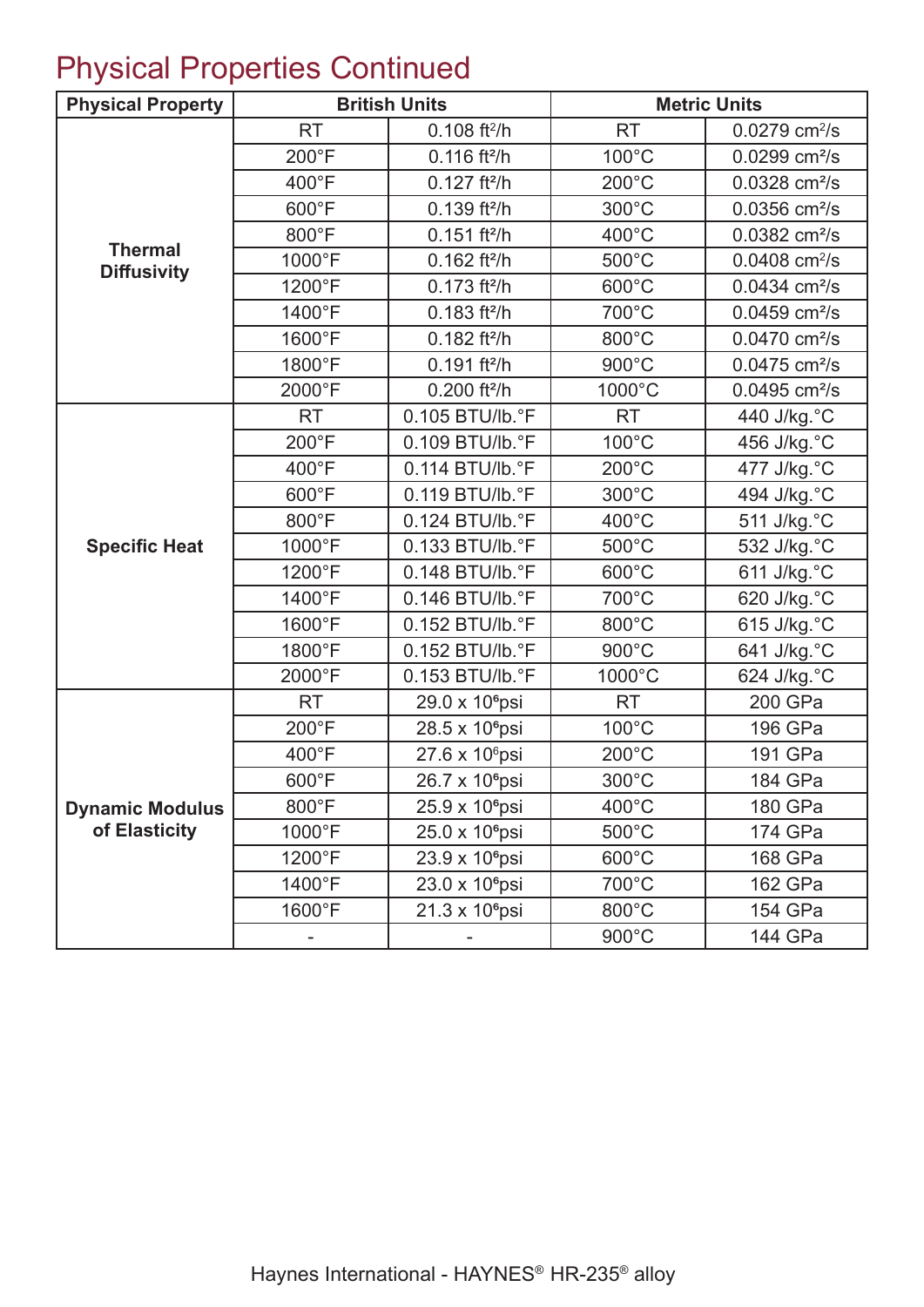### Tensile Properties

|           | <b>Temperature</b> | <b>Yield Strength</b><br>0.2% Offset |            | <b>Ultimate Tensile</b><br><b>Strength</b> |            | Elonga-<br>tion |
|-----------|--------------------|--------------------------------------|------------|--------------------------------------------|------------|-----------------|
| $\circ$ F | $\rm ^{\circ}C$    | ksi                                  | <b>MPa</b> | ksi                                        | <b>MPa</b> | $\frac{0}{0}$   |
| <b>RT</b> | <b>RT</b>          | 48.8                                 | 337        | 106.9                                      | 737        | 58              |
| 1000      | 538                | 29.5                                 | 203        | 81.6                                       | 562        | 63              |
| 1200      | 649                | 28.7                                 | 198        | 72.7                                       | 501        | 61              |
| 1400      | 760                | 27.7                                 | 191        | 56.5                                       | 389        | 67              |
| 1600      | 871                | 22.4                                 | 154        | 31.3                                       | 216        | 72              |
| 1800      | 982                | 11.3                                 | 78         | 16.4                                       | 113        | 72              |

#### **HAYNES® HR-235® Solution Annealed Plate**

### Creep and Stress Rupture Strength

#### **HR-235® Solution Annealed Plate\***

|              | <b>Temperature</b><br><b>Creep</b> |               | <b>Approximate Initial Stress to Produce Specified</b><br>Creep in: |            |                |            |  |
|--------------|------------------------------------|---------------|---------------------------------------------------------------------|------------|----------------|------------|--|
| $\mathsf{P}$ | $\rm ^{\circ}C$                    | $\frac{0}{0}$ | 100 h                                                               |            | 1000 h         |            |  |
|              |                                    |               | ksi                                                                 | <b>MPa</b> | ksi            | <b>MPa</b> |  |
| 1000         | 538                                | 1             | 57                                                                  | 393        | 45             | 310        |  |
|              |                                    | Rupture       | 81                                                                  | 558        | 58             | 400        |  |
|              |                                    |               | 40                                                                  | 276        | 30             | 207        |  |
| 1100         | 593                                | Rupture       | 56                                                                  | 386        | 38             | 262        |  |
|              |                                    |               | 27                                                                  | 186        | 19             | 131        |  |
| 1200         | 649                                | Rupture       | 38                                                                  | 262        | 24             | 165        |  |
| 1300         | 704                                |               | 17                                                                  | 117        | 11             | 76         |  |
|              |                                    | Rupture       | 25                                                                  | 172        | 15             | 103        |  |
| 1400         | 760                                |               | 10                                                                  | 69         | 6              | 41         |  |
|              |                                    | Rupture       | 16                                                                  | 110        | 9              | 62         |  |
|              |                                    |               | 6                                                                   | 41         | 4              | 28         |  |
| 1500         | 816                                | Rupture       | 10                                                                  | 69         | 6              | 41         |  |
|              |                                    |               | 4                                                                   | 28         | $\overline{2}$ | 14         |  |
| 1600         | 871                                | Rupture       | 6                                                                   | 41         | $\overline{4}$ | 28         |  |
|              |                                    |               | $\overline{2}$                                                      | 14         | 1              | 7          |  |
| 1700         | 927                                | Rupture       | 4                                                                   | 28         | $\overline{2}$ | 14         |  |

\*Preliminary data

### Hardness and Grain Size

#### **HAYNES® HR-235® Alloy**

| <b>Form</b>  | <b>Solution Annealed Room</b><br><b>Temperature Hardness</b> | <b>Typical ASTM Grain Size</b> |
|--------------|--------------------------------------------------------------|--------------------------------|
| <b>Sheet</b> | 87 HRBW                                                      | $2 - 4$                        |
| Plate        | 85 HRBW                                                      | 2-4                            |

HRBW = Hardness Rockwell "B", Tungsten Indentor.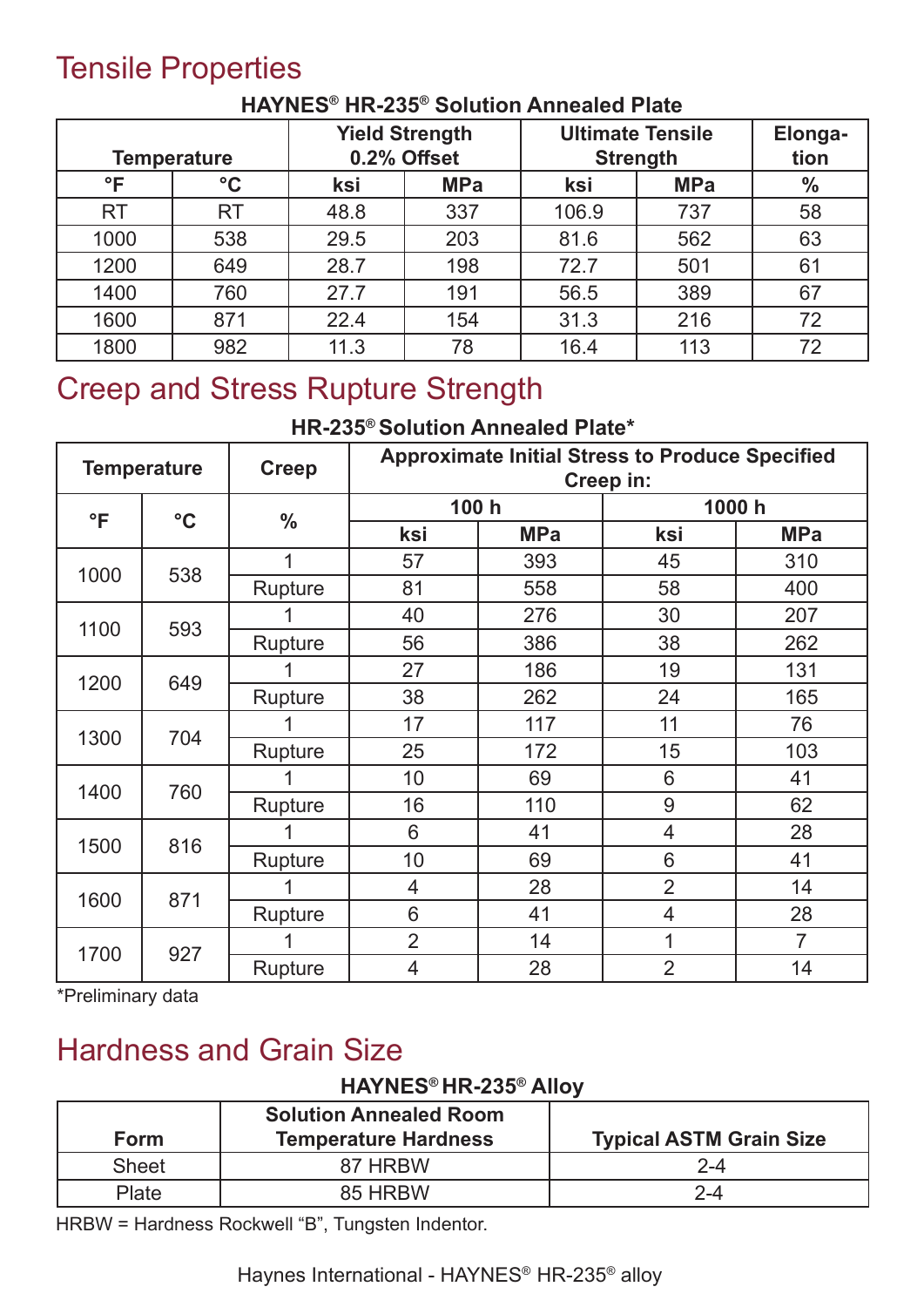### Heat Treatment

Wrought HAYNES® HR-235® alloy is furnished in the solution heat treated condition, unless otherwise specified. The alloy is normally solution heat-treated at 2100-2150°F (1149- 1177°C) at a time to commensurate with thickness and rapidly cooled or water quenched for optimal properties.

### **Welding**

HAYNES® HR-235® alloy is readily weldable by Gas Tungsten Arc (GTAW) and Gas Metal Arc (GMAW) welding processes. For sheet welds and plate root passes, GTAW is suggested. For plate welds, GMAW is preferred. For GMAW, the pulsed spray transfer mode (GMAW-P) is highly suggested. The GMAW-P transfer mode is a stable, low spatter spray transfer at average current levels significantly below that for conventional spray transfer. This results in low-to-moderate weld heat input, which is important to maintain the material properties of Ni-base alloys. Submerged arc welding (SAW) is not recommended as this process is characterized by high heat input to the base metal and slow cooling of the weld. The welding characteristics of HR-235® alloy are comparable to the highly weldable "C-type" alloys and the same general welding guidelines apply. Compared to other metal dusting resistant Ni-base alloys, HR-235® alloy exhibits excellent weldability. For further welding details, please refer to the the Welding and Fabrication guide, which contains general welding guidelines applicable to HR-235® alloy.

#### **Heat Treatment**

Wrought forms of HR-235® alloy are furnished in the solution annealed condition, unless otherwise specified, and should be welded in this condition. Welding of cold-worked materials is strongly discouraged, since it accelerates precipitation of secondary phases and induces residual stresses. As such, a full solution anneal in the range of 2100-2150°F (1149-1177°C), depending on specific requirements, followed by rapid air cool or water quench is suggested. Water quenching is recommended when annealing heavy section components and cold-worked structures prior to welding.

#### **Base Metal Preparation**

The joint surface and adjacent area should be thoroughly cleaned before welding. All grease, oil, crayon marks, sulfur compounds, and other foreign matter should be removed. Contact with copper or copper-bearing materials in the joint area should be avoided. It is preferable, but not necessary, that the alloy be in the solution-annealed condition when welded.

#### **Filler Metal Selection**

For GTAW and GMAW, HR-235® bare filler wire is suggested. For dissimilar metal welds involving HR-235® alloy, please consult with Haynes International for suggested filler metals.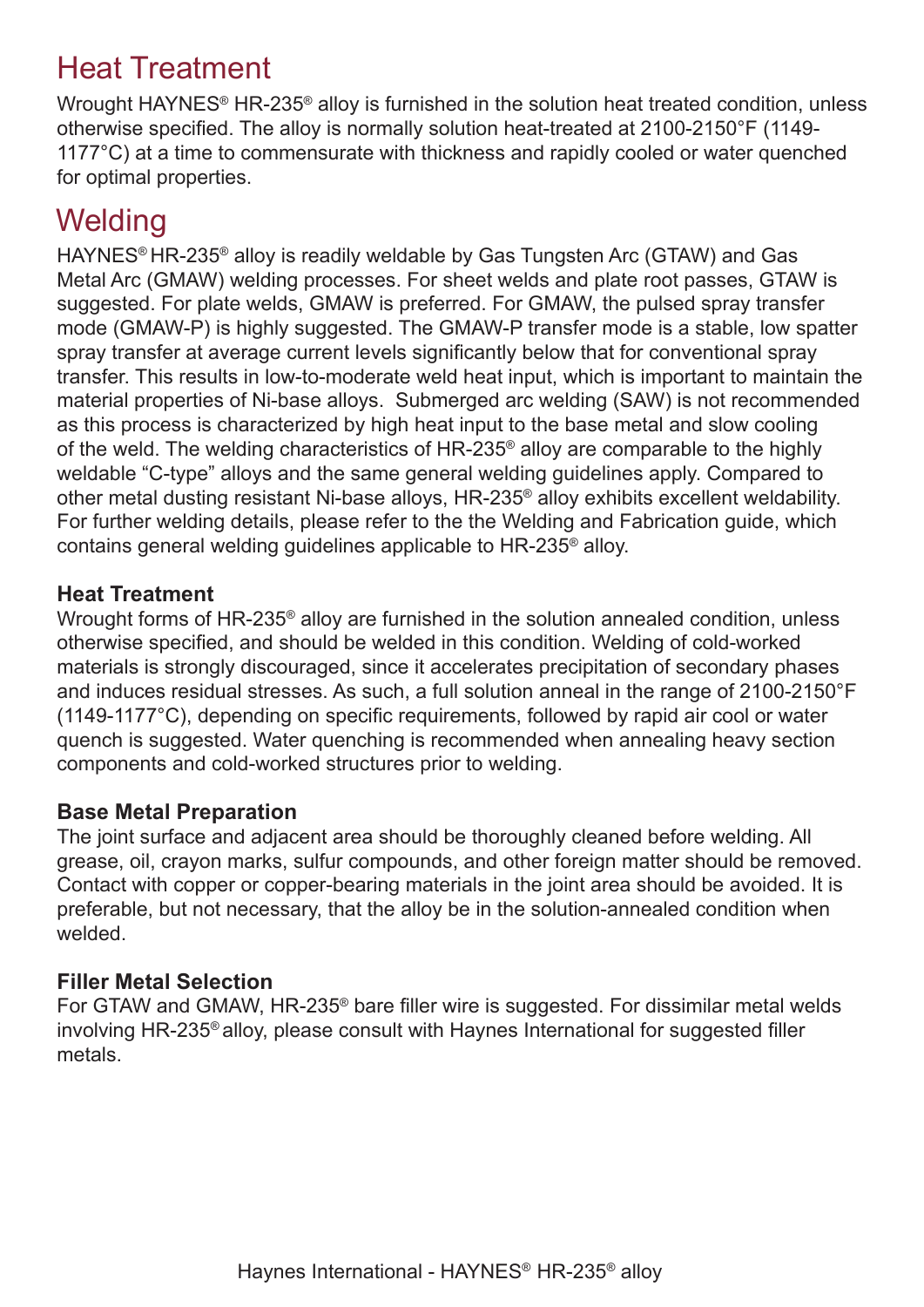### Welding Continued

**Preheating, Interpass Temperatures, and Postweld Heat Treatment**

Preheat is not required and is generally specified as room temperature. Preheat should not be used if the base metal to be welded is above 32°F (0°C). To minimize the precipitation of second phases in regions affected by the heat of welding, a maximum interpass temperature of 200°F (93°C) is recommended for HR-235® alloy. Auxiliary cooling methods may be used between weld passes, as needed, providing that such methods do not introduce contaminants. Post-weld heat treatment is not normally required or suggested for HR-235® alloy. Heat treatment of welded fabrications may be required for other reasons, such as stress relief.

|              |                    |                       | 0.2%       |       | <b>Ultimate Tensile</b> |                   |  |
|--------------|--------------------|-----------------------|------------|-------|-------------------------|-------------------|--|
|              | <b>Temperature</b> | <b>Yield Strength</b> |            |       | <b>Strength</b>         | <b>Elongation</b> |  |
| $\mathsf{P}$ | $\rm ^{\circ}C$    | ksi                   | <b>MPa</b> | ksi   | <b>MPa</b>              | $\frac{0}{0}$     |  |
| <b>RT</b>    | <b>RT</b>          | 88.1                  | 607        | 105.3 | 726                     | 30                |  |
| 200          | 93                 | 43.6                  | 300        | 94.0  | 648                     | 43                |  |
| 400          | 204                | 43.1                  | 297        | 99.5  | 686                     | 42                |  |
| 600          | 316                | 38.8                  | 268        | 82.6  | 570                     | 26                |  |
| 800          | 427                | 35.3                  | 243        | 76.5  | 527                     | 27                |  |
| 1000         | 538                | 37.6                  | 259        | 86.1  | 594                     | 38                |  |
| 1200         | 649                | 32.8                  | 226        | 65.1  | 449                     | 25                |  |
| 1400         | 760                | 28.2                  | 194        | 54.3  | 374                     | 22                |  |
| 1600         | 871                | 22.1                  | 152        | 29.6  | 204                     | 31                |  |
| 1800         | 982                | 11.0                  | 76         | 15.9  | 110                     | 34                |  |
| 2000         | 1093               | 5.3                   | 37         | 7.7   | 53                      | 37                |  |

#### **Tensile Properties of Welded Material Transverse Tensile – GTAW Welded Sheet**

#### **Transverse Tensile – GTAW Welded Plate**

|              |                    | 0.2% |                       | <b>Ultimate Tensile</b> |            |                   |
|--------------|--------------------|------|-----------------------|-------------------------|------------|-------------------|
|              | <b>Temperature</b> |      | <b>Yield Strength</b> | <b>Strength</b>         |            | <b>Elongation</b> |
| $\mathsf{P}$ | $\rm ^{\circ}C$    | ksi  | <b>MPa</b>            | ksi                     | <b>MPa</b> | $\frac{0}{0}$     |
| <b>RT</b>    | <b>RT</b>          | 65.3 | 450                   | 112.3                   | 774        | 51                |
| 200          | 93                 | 56.2 | 387                   | 89.8                    | 619        | 19                |
| 400          | 204                | 48.2 | 332                   | 96.4                    | 665        | 41                |
| 600          | 316                | 45.6 | 314                   | 90.0                    | 621        | 40                |
| 800          | 427                | 42.3 | 292                   | 89.1                    | 614        | 44                |
| 1000         | 538                | 44.1 | 304                   | 74.2                    | 512        | 23                |
| 1200         | 649                | 38.1 | 263                   | 73.5                    | 507        | 30                |
| 1400         | 760                | 37.1 | 256                   | 60.8                    | 419        | 13                |
| 1600         | 871                | 23.9 | 165                   | 33.1                    | 228        | 25                |
| 1800         | 982                | 12.3 | 85                    | 17.9                    | 123        | 17                |
| 2000         | 1093               | 7.2  | 50                    | 9.8                     | 68         | 19                |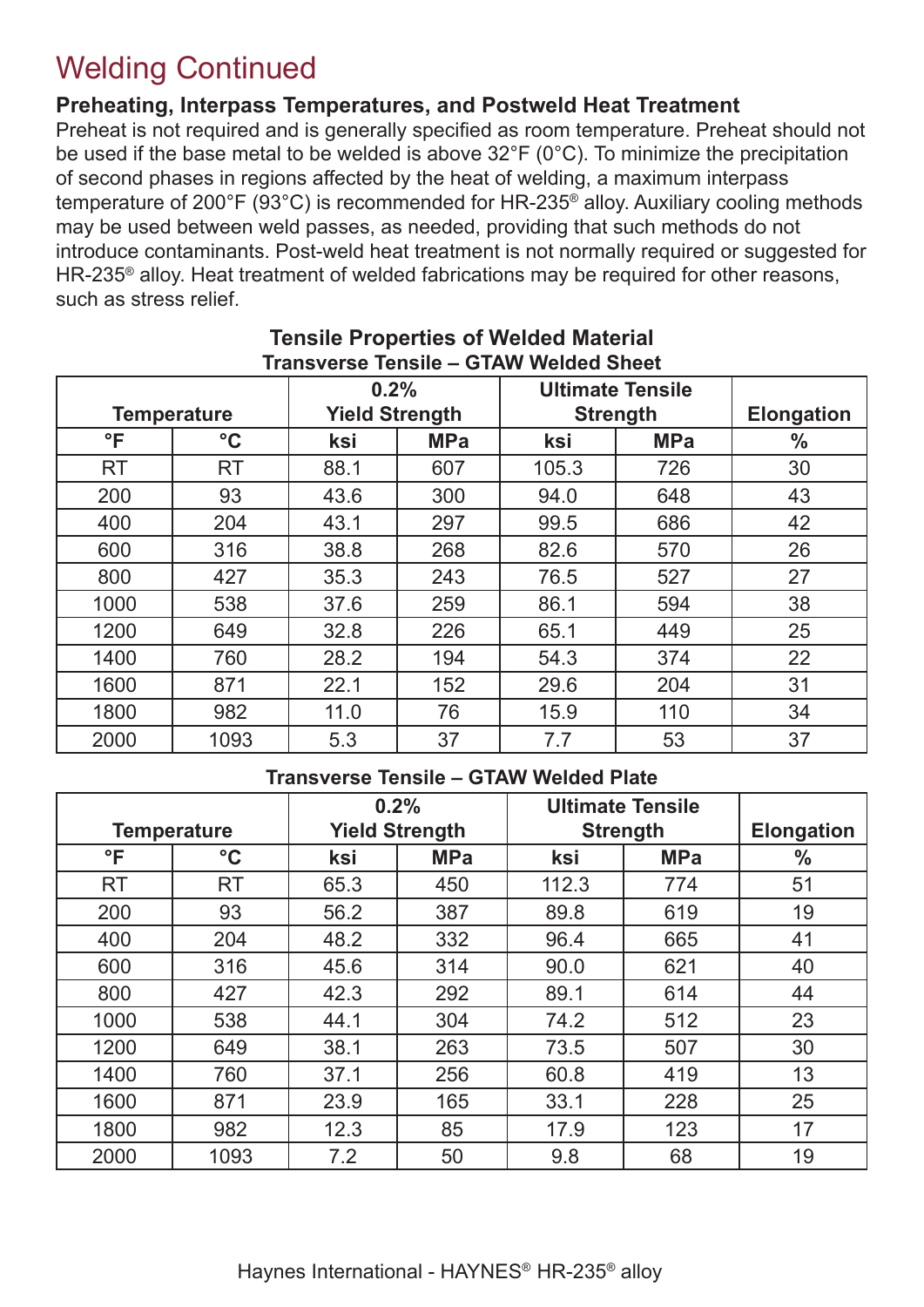### Welding Continued

|           | <b>Temperature</b> | 0.2% Yield<br><b>Strength</b> |            | <b>Ultimate Tensile</b><br><b>Strength</b> |            | <b>Elongation</b> | <b>Reduction</b><br>of Area |
|-----------|--------------------|-------------------------------|------------|--------------------------------------------|------------|-------------------|-----------------------------|
| °F        | $\rm ^{\circ}C$    | ksi                           | <b>MPa</b> | ksi                                        | <b>MPa</b> | $\frac{0}{0}$     | $\frac{0}{0}$               |
| <b>RT</b> | <b>RT</b>          | 80.0                          | 552        | 115.3                                      | 795        | 26                | 30                          |
| 200       | 93                 | 69.2                          | 477        | 101.2                                      | 698        | 31                | 32                          |
| 400       | 204                | 66.7                          | 460        | 98.3                                       | 678        | 27                | 27                          |
| 600       | 316                | 67.0                          | 462        | 94.4                                       | 651        | 26                | 35                          |
| 800       | 427                | 63.0                          | 434        | 89.9                                       | 620        | 30                | 30                          |
| 1000      | 538                | 58.9                          | 406        | 82.5                                       | 569        | 29                | 37                          |
| 1200      | 649                | 52.0                          | 359        | 71.6                                       | 494        | 22                | 31                          |
| 1400      | 760                | 48.3                          | 333        | 64.8                                       | 447        | 16                | 24                          |
| 1600      | 871                | 26.3                          | 181        | 36.3                                       | 250        | 21                | 23                          |
| 1800      | 982                | 15.3                          | 105        | 20.7                                       | 143        | 15                | 10                          |
| 2000      | 1093               | 9.1                           | 63         | 12.0                                       | 83         | 20                | 15                          |

#### **AWM (All Weld Metal) Tensile – GTAW**

### Specifications and Codes

#### **Specifications**

| HAYNES <sup>®</sup> HR-235 <sup>®</sup> alloy |                  |  |  |  |  |
|-----------------------------------------------|------------------|--|--|--|--|
| (NO6235)                                      |                  |  |  |  |  |
| <b>Sheet, Plate &amp; Strip</b>               | <b>ASTM B168</b> |  |  |  |  |
| <b>Billet, Rod &amp; Bar</b>                  | <b>ASTM B166</b> |  |  |  |  |
| <b>Coated Electrodes</b>                      |                  |  |  |  |  |
| <b>Bare Welding Rods &amp; Wire</b>           |                  |  |  |  |  |
| <b>Seamless Pipe &amp; Tube</b>               | <b>ASTM B167</b> |  |  |  |  |
|                                               | <b>ASTM B619</b> |  |  |  |  |
| <b>Welded Pipe &amp; Tube</b>                 | <b>ASTM B626</b> |  |  |  |  |
| <b>Fittings</b>                               |                  |  |  |  |  |
| <b>Forgings</b>                               |                  |  |  |  |  |
| <b>DIN</b>                                    |                  |  |  |  |  |
| TÜV                                           |                  |  |  |  |  |
| <b>Others</b>                                 |                  |  |  |  |  |